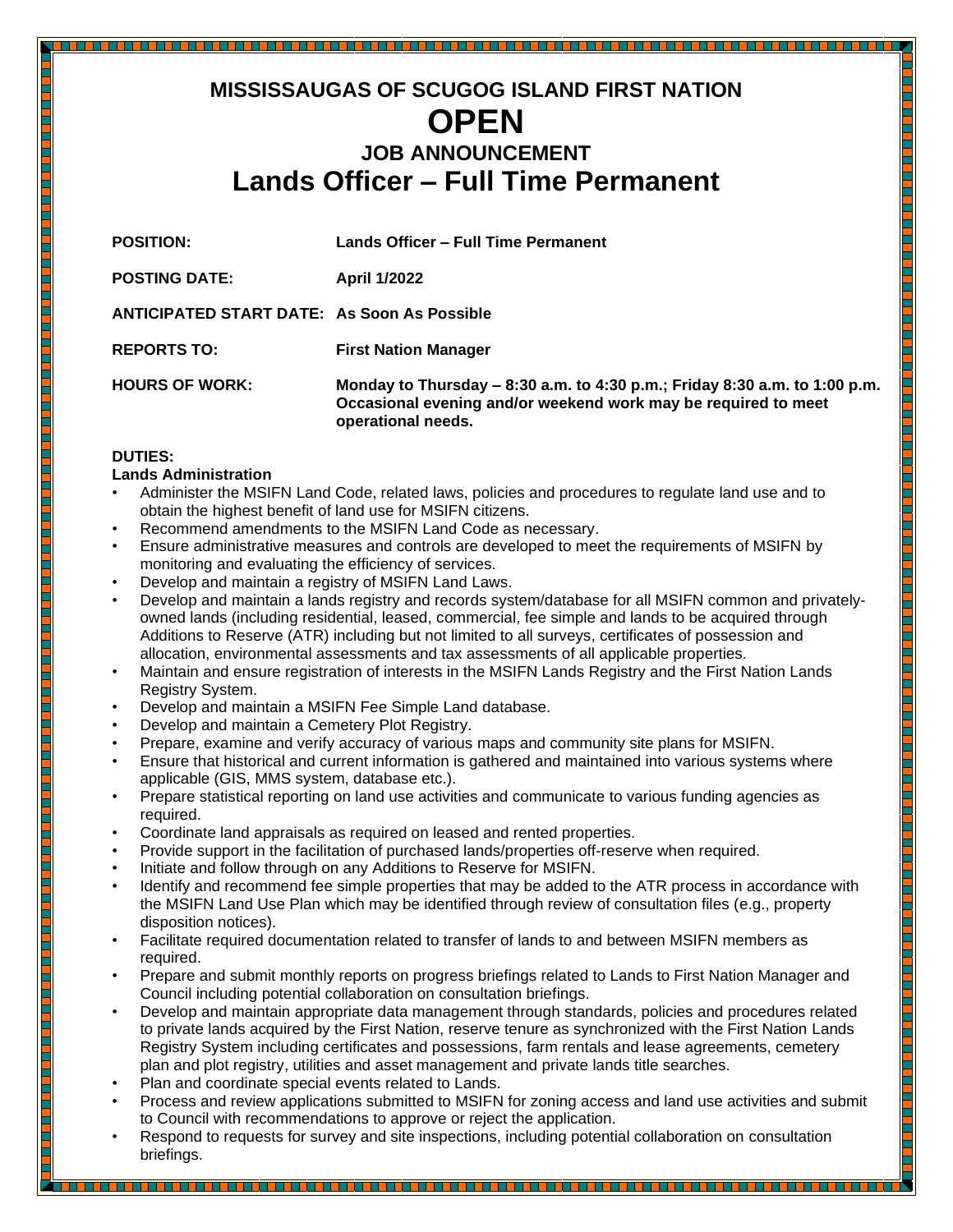- Assist in the land use & zoning appeals process as required for commercial lands, residential lands, environmentally sensitive lands, culturally sensitive lands and agricultural lands.
- Maintain parcel abstract reports for CP holders and commonly held band lands.
- Prepare documentation and FNCRs as it relates to land transfers on MSIFN.
- Liaise with Finance and Housing to ensure proper discharge of mortgages.
- Monitor and ensure compliance of MSIFN agreements, laws, codes, policies and procedures and identify infractions and report as required.
- Implement a MSIFN 911 numbering system.

- Ensure that services are delivered for the administration related to lands including, but not limited to land transfer, assist with survey requests, research on individual land titles, updating titles, allotment of lands, resolving internal boundary disputes, encumbrances checks.
- Maintain inventory of prior year's Annual Land Management Reports and provide hardcopies of reports at the request of MSIFN members.

<u>TIM DE LA PERSONA DE LA PROPIETA DE LA PROPIETA DE LA PORTE DE LA PORTE DE LA PORTE DE LA PORTE DE LA PORTE D</u>

<u> Biling and a billing and a billion of the state of the state of the state of the state of the state of the sta</u>

#### **Research**

- In consultation with the First Nation Manager, determine proposed need for consultants and contractors for lands management related functions and make recommendations.
- Research other communities under the Land Management Act and advise on best practices that may benefit MSIFN.
- Research any land use applications that may require submission to the Township of Scugog.
- Research traditional and culturally significant areas.
- Research funding options that may apply to Lands strategic priorities.
- Research external lands and environmental policies and acts that could impact FN Lands.

## **Community Land Use Planning and Coordination**

- Act as the lead individual in the development/updating of the Community Land Use Plan and other laws and policies related to Lands.
- Ensure land use data is collected and provide for use related to Land projects/initiatives.
- Develop and review MSIFN land laws relative to the MSIFN Land Code and submit recommendations to First Nation Manager and Chief & Council for review and approval.
- Conduct surveyed boundaries of physical features of MSIFN land and community that will support community land management.
- Identify and troubleshoot issues and/or concerns related to zoning and land surveys within MSIFN properties.
- Recommend proposed zoning for MSIFN lands based on research compiled on current and prospective land use including, information obtained by MSIFN membership.
- Coordinate with staff of Indigenous Services Canada with respect to the following as appropriate:
	- o Reserve Lands and Environment Management Program (RLEMP)
		- $\circ$  Emergency Management Assistance Program e.g. Flood risk monitoring and mitigation

#### **Environmental Management**

- Follow procedures set out by the federal Impact Assessment Act (IAA) and the First Nations Land Management Act (FNLMA) to ensure that projects are considered in a careful and precautionary manner so that they do not cause significant adverse environmental effects to MSIFN Lands.
- Develop an Environmental Management Framework that will assist MSIFN in achieving its goals in protecting the environment on First Nation lands.
- Administration of any internal environmental assessments, as required.
- Champion environmentally responsible initiatives for the MSIFN community.

#### **Wills and Estates**

- Provide assistance to MSIFN members when settling an estate where MSIFN land is involved. Prepare required documentation to initiate the transfer of land.
- Guide membership on the processing of any wills and estates issues and estate transfers as they are related to reserve lands in accordance with the provision of the Indian Act.

• Coordinate Wills and Estates Planning Workshops for MSIFN membership.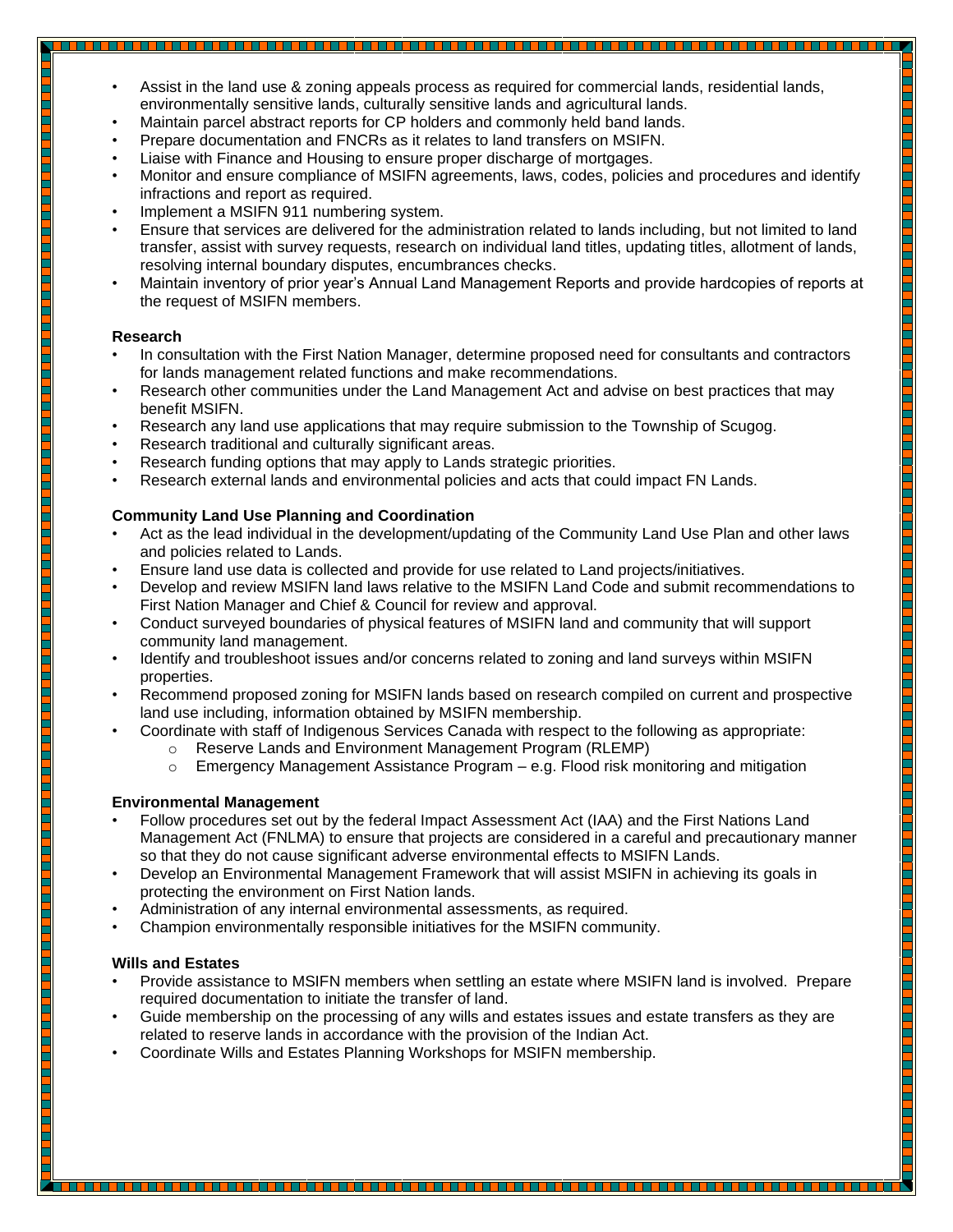#### **Agreements, Permits and Codes**

• Facilitate rent reviews for leases and permits of First Nation owned lands or properties where applicable.

• Identify the relevant subject areas for which MSIFN may have by-law and other lands enforcement and advise of potential problems relating to by-law enforcement.

#### **Communications**

- Prepare and present briefing notes, future plans and special projects as requested.
- Consult and liaise with relevant business licensing authorities regarding land use and zoning compliance to aid in the administration of business license applications as required.
- Facilitate and gather member feedback on current and prospective land use through member meetings, questionnaires, interviews and other methods and report recommendations to First Nation Manager and Chief and Council as required.
- Assist and provide information to First Nation Manager and Chief and Council on land use issues.
- Provide support in the facilitation of advisory committees related to development of land laws, policies and regulations and report to First Nation Manager and Council as required.
- Organize and administer community meetings and referendums for land use and consultation issues internal to lands on the reserve, including fee simple lands that are owned by the MSIFN community.
- Liaise with key stakeholders on relevant lands and environment issues, as needed and as may be required.
- Participate in meetings that are relevant to Land and the environment. Attend lands community meetings as a resource when required.

T THE LEVEL OF PLANT THE LEVEL OF THE LEVEL OF THE LEVEL OF THE LEVEL OF THE LEVEL OF THE LEVEL OF THE LEVEL

• Liaise with Elders, youth, and knowledge holders regarding the history of MSIFN.

#### **Financial Management**

- Prepare work plans and Lands budget for submission to the First Nation Manager and Finance Advisory Committee and Council for review and approval.
- Follow established accounting policies and procedures.
- Monitor expenditures and report financial discrepancies where required.
- Initiate Consultant/Service Provider contracts and monitor their progress related to the scope of work and objectives.
- Prepare and submit funding proposals as required.
- Ensure timeliness, accuracy, and usefulness of financial reporting to internal and external funding partners.
- Develop an Annual Land Management report as per MSIFN Restated Land Code.

#### **Miscellaneous**

- Promote the respect of cultural practices related to Lands.
- Sit as a member of MSIFN committees, as requested or as may be operationally necessary.
- Attend training as operationally necessary and/or as approved in work plans and budgets.
- Address concerns and make recommendations regarding archeological issues and findings.
- Assist in the promotion of youth engagement activities related to Lands.
- Special projects, assigned tasks and additional regular duties as required by your Supervisor.

## **PAY RATE: 30.90/hour (G1) Wage Structure Increase Pending**

#### **MINIMUM QUALIFICATIONS:**

- Completion of a related post-secondary college diploma.
- Minimum 3 years related work experience and 5 years total work experience
- Knowledge of the principles and practices of land resource planning and management
- Knowledge of land management issues and legislation affecting First Nations both locally and nationally
- Knowledge of land use application and appeals processes
- Knowledge of land claims and negotiations processes
- Reading and interpretation of maps, satellite images and real estate documents
- Experience in developing and managing budgets
- Valid driver's license and \$1M liability insurance
- Vulnerable Sector Search and CPIC acceptable to position upon conditional offer
- Knowledge and understanding of Indigenous culture, traditions, teachings, community dynamics
- Advanced computer skills in Microsoft Word, Excel, PowerPoint; general knowledge of GIS and database management

• Ability to maintain strict confidentiality